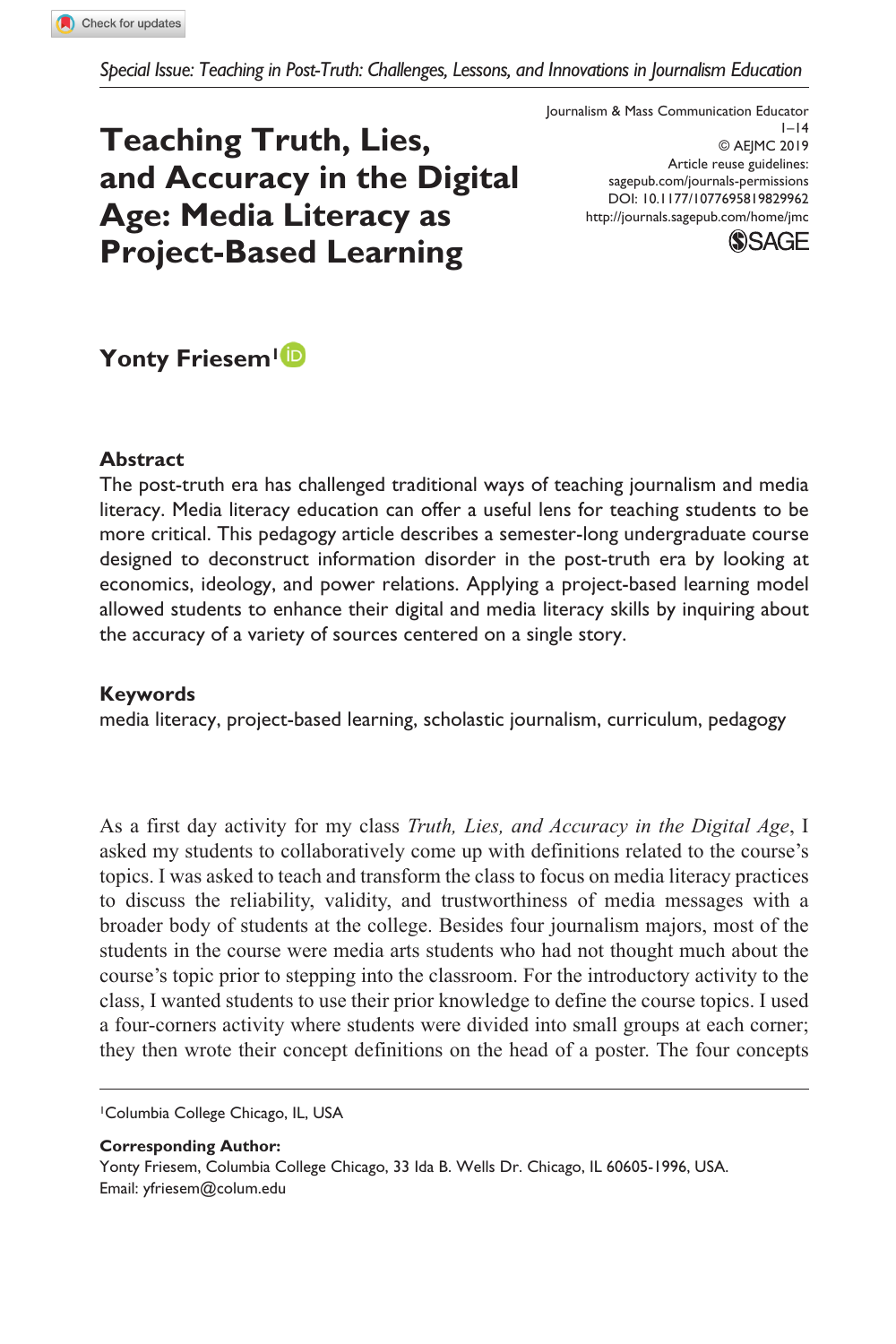they needed to define were reliable sources, political correctness, ethics, and fake news. Each group rotated to a new concept after a short duration. The subsequent groups added to or modified the definition created by of the previous group. After 15 min, the students returned to their initial corners to synthesize their collaborative definitions. By the time that all four groups synthesized their initial definitions, they had a better understanding of each concept. This activity was followed by a class discussion that went through each poster. The fake news corner came up with the following definition for the term: "Distorted truth motivated by bias, speculation, and agenda." This was a great start for a class addressing issues of reliability, validity, and trustworthiness of media texts. Yet, I wondered about my students' understanding of the intentionality within information disorder and how to deal with it.

This class was originally a news literacy class on best practices to check the fact and evaluate the reliability of news sources within a digital context. With the growing concern about fake news in mainstream, alternative, and social media, I modified the course to engage students in analysis, evaluation, and reflection on the reliability, validity, and trustworthiness of controversial media messages. Following the Oxford Dictionaries' (2016) word of the year definition to post-truth as "relating to or denoting circumstances in which objective facts are less influential in shaping public opinion than appeals to emotion and personal belief," I decided to focus on controversial messages that evoke an emotional response and are based on personal opinions. From an educational perspective, it was important for me to apply Wardle and Derakhshan's (2017) concept of information disorder rather than the popular term fake news as I will explain in the next section.

# **Why Media Literacy Education**

Although journalism students strive to be independent and often perceive themselves as such, they may be reducing their independence through the choices they make on sourcing, funding, location, and guidance (Gutsche & Salkin, 2011). In particular, students in Gutsche and Salkin's sample displayed a lack of media literacy and often relinquished their control over how the content they produced was posted online, how advertising was placed, and who owned their servers. Having journalism students unaware of how media news operates in "real life" can be addressed by a reciprocal process with various stakeholders (Gutsche, Jacobson, Pinto, & Michel, 2017). This is why it is important to add a project-based learning (PBL) activity to produce media as an engaged journalism process, while also analyzing and evaluating narratives that enhance journalism skills such as writing and listening well, constructing a story, and adapting narratives to various situations (Auger, Tanes-Ehle, & Gee, 2017). Brooks and Ward (2007) showed that using media technologies in the classroom helped to synthesize multiple pedagogies and make participants more engaged, which enhanced students' ability to analyze media representations of diversity, especially regarding gender and race. The authors concluded that the use of multiple pedagogies that include media technology (e.g., in-class video screenings and discussions) made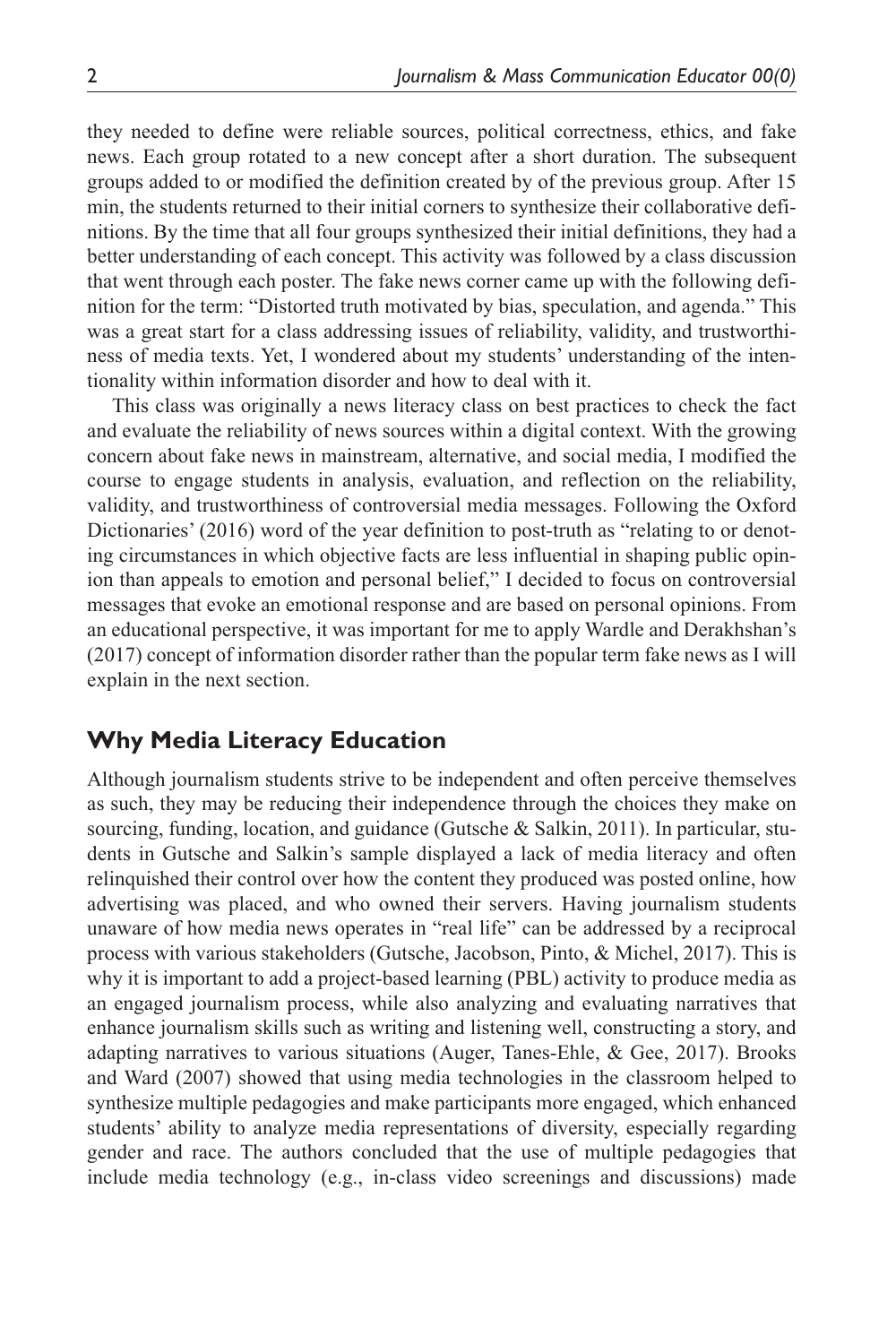students more engaged and as a result enhanced their media literacy and understanding of diversity.

As a media educator, I believe that we need to combine media analysis with media production as a PBL pedagogy (Blumenfeld et al., 1991) that would benefit students in journalism and media fields. Media studies as a discipline has offered methods of analyzing, evaluating, reflecting, and communicating. However, students often look at the world outside of class and wonder how to connect best practices of media consumption and production with their own experience (Gutsche et al., 2017; Gutsche & Salkin, 2011). If as media educators, we accept McLuhan's (1964/1994) notion of the media as an extension of the human body and mind, we should consider how our students can reflect on their media use as part of their identity. In other words, while our students consider their mobile devices an inseparable part of their own identity, they hardly ever look into the effects of their consumption of media not to mention the ethical implications of the media messages they receive and send (boyd, 2014). Media literacy courses can be a place to practice how to use media in alignment with higher ethical and technical standards that at the same time can address students' cognitive, social, and emotional needs.

In the last decade, online communication increased human connectivity toward what van Dijck, Poell, and de Waal (2018) called a platform society where people can socialize across borders, while also destabilizing the status quo of the traditional gatekeepers of information. The same technologies were also used to threaten the stability of democracy in many countries with various types of information disorder. In their report to the European Council, Wardle and Derakhshan (2017) from Harvard's Shorenstein Center on Media, Politics And Public policy found three types of false and harmful information (misinformation, disinformation, and malinformation) that include all seven types of information disorders, which are as follows:

Fabricated content: new content is 100% false, designed to deceive and do harm.

Imposter content: when genuine sources are impersonated.

Misleading content: misleading use of information to frame an issue or individual.

Satire or parody: no intention to cause harm but has the potential to fool.

False connection: when headlines, visuals, and captions don't support the content.

False context: when genuine content is shared with false contextual information.

Manipulated content: when genuine information or imagery is manipulated to deceive. (Wardle & Derakhshan, 2017, p. 17)

Following the discourse in academia that disapproves the use of fake news, information disorder seems to capture more accurately the rage of issues that are at stake.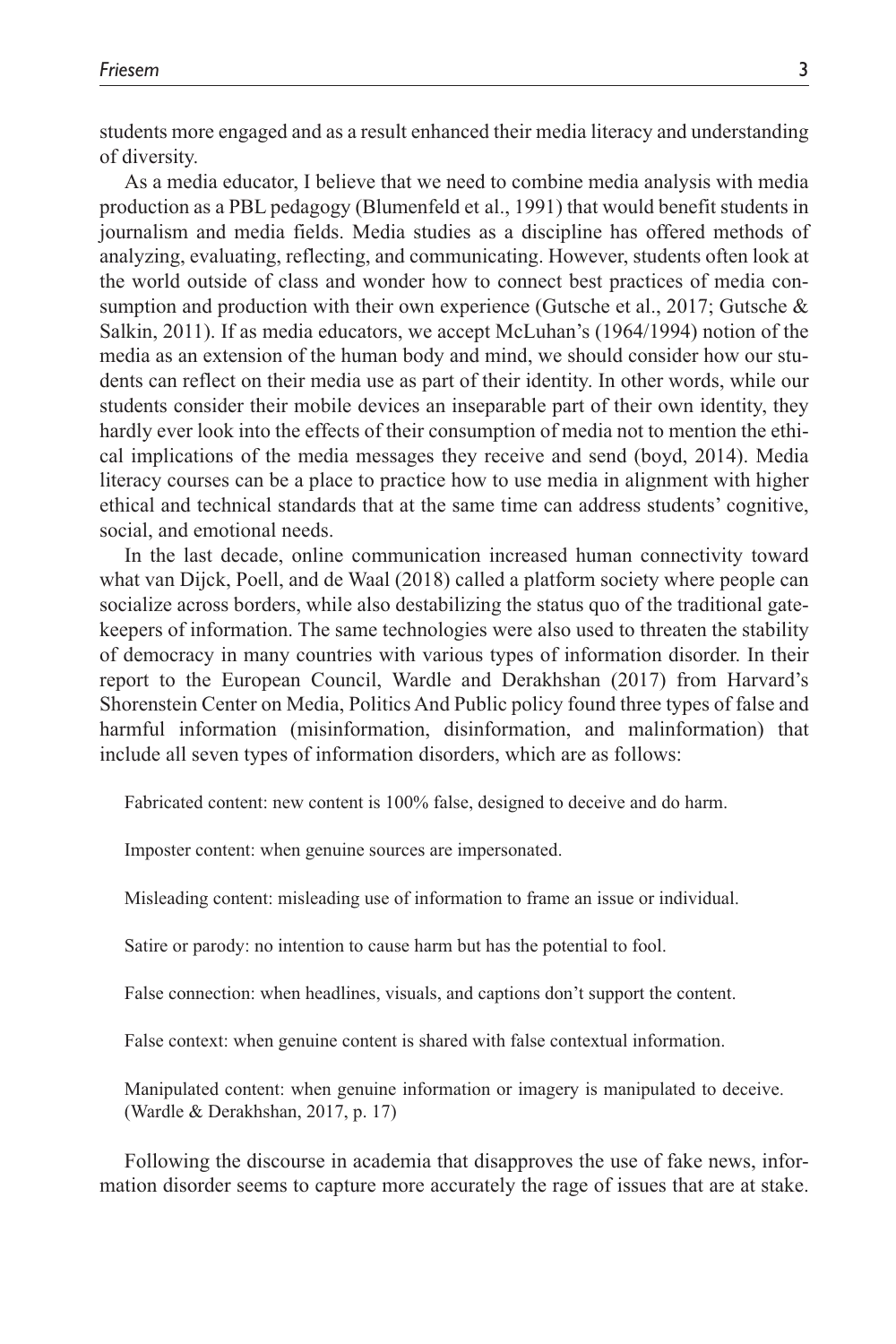| PBL stages                                                                        | Literacy<br>competencies | <b>Activity</b>                                                                                |
|-----------------------------------------------------------------------------------|--------------------------|------------------------------------------------------------------------------------------------|
| Exploring the variety of perspective<br>on stories                                | Access                   | Triangulate and synthesize various<br>sources of the same story                                |
| Critically review examples and use<br>it for the sources of the project           | Analyze and<br>evaluate  | Examine data reliability and<br>trustworthiness using the media<br>literacy smartphone         |
| Producing a well-articulated product<br>based on the research analysis            | Create                   | Write a research paper, design, and<br>deliver a PechaKucha presentation                       |
| Review the work and provide<br>feedback on the project                            | Reflect                  | Document and critically review<br>media consumption and use of a<br>story in future career     |
| Using the project to teach others<br>about the truth and accuracy of<br>the story | Act                      | Build their own ethical code and<br>represent accurately a story in<br>their field of interest |

**Table 1.** PBL Stages, Literacy Competencies, and Classroom Activities.

*Note.* PBL = project-based learning.

The ability to analyze and evaluate media messages is not enough in an age of false and harmful online content. Reflecting on reader and author's biases is not enough in cyberspace where identity is fluid. One step toward developing interpretive proficiency in a post-truth era is learning to create your own media message; this step allows future practitioners to understand the complexity of conveying meaning. Applying media literacy practices of access, analysis, production, reflection, and civic engagement can offer a strategy to deploy ethical and theoretical standards into the professional practice of our students' future careers (Hobbs, 2017; Jenkins, Purushotma, Weigel, Clinton, & Robison, 2009).

This article explores the media literacy pedagogical approach I used in an elective course designed and deployed for future media professionals ranging from journalism, public relations and advertisement, photography, radio, and fashion. As seen in Table 1, I combined PBL with the five digital and media literacy competencies (Hobbs, 2011) over a semester.

# **Critical Media Literacy, PBL, and Personal Digital Inquiry**

Wardle and Derakhshan (2017) called for stakeholders to take explicit measures to fight information disorder. For educators, they recommended collaborations with librarians and to update journalism curricula. However, they did not provide a specific method to update journalism instruction to fight information disorder. One of the most recognized resource for educators to teach news literacy is The Center for New Literacy online curriculum that is used by 22 universities in the United States and was funded by the Knight, Ford, and McCormik foundations to train more than 10,000 undergraduates at Stony Brook University and offer professional development to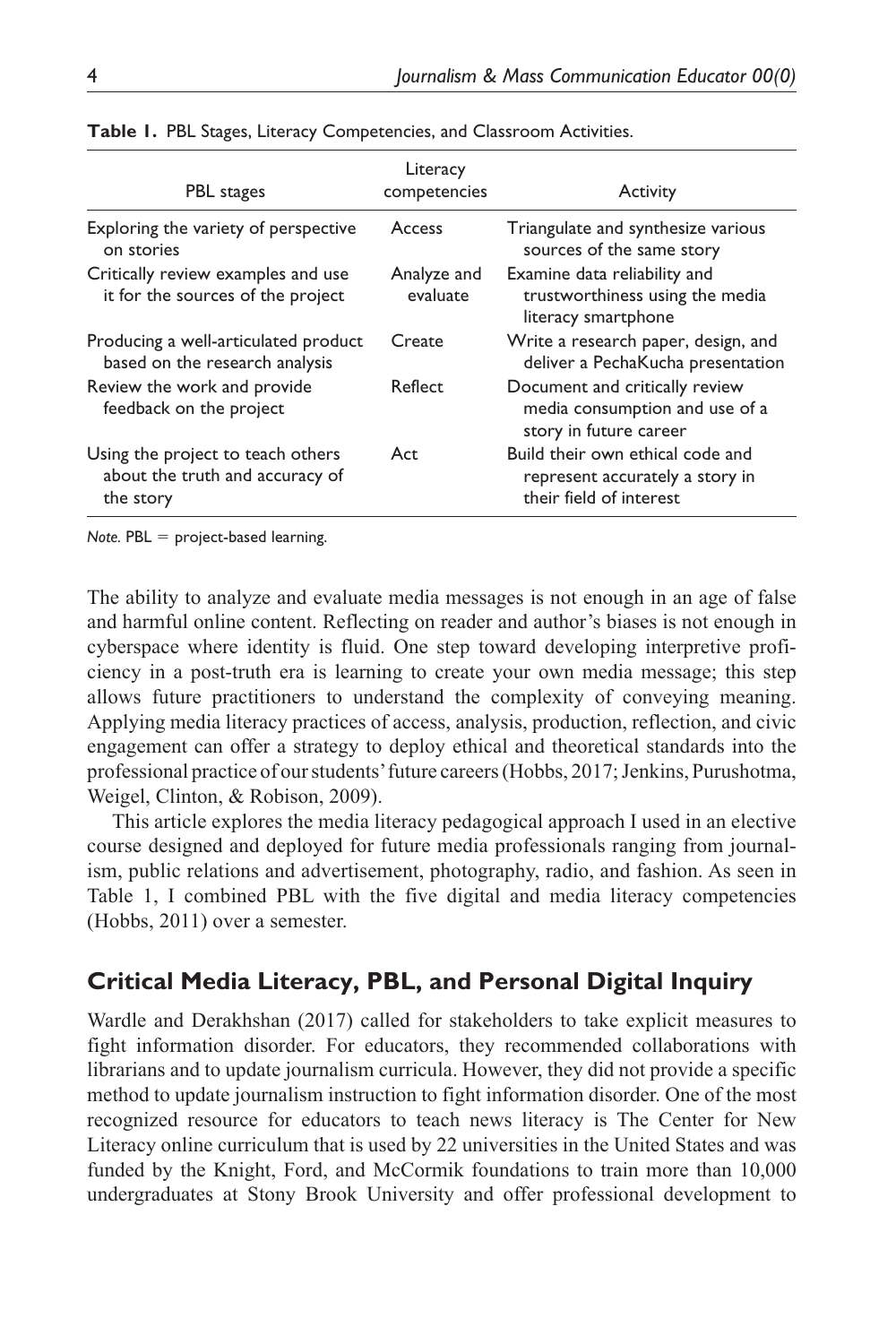media educators (Center for News Literacy, 2016). The resources on the website offer many strategies and 13 lesson plans for teaching verification, fairness, accuracy, and for reflecting on journalism practices. There is something missing from the Center for New Literacy strategies and plans: They lack an interdisciplinary approach. They do not address issues of power and media representation beyond the traditional field of journalism.

The concept of critical media literacy supports efforts to unmask biases, hidden agendas, and the economic structures of media representation and information. For Kellner and Share (2007), in addition to broadening the traditional aspect of literacy to include news literacy, information literacy, and other tools and modes of communication, critical media literacy links power and information using an analysis of the ideologies and structures of power and domination of the media message, the authors, and its audience. The pedagogical model of the five digital and media literacy competencies by Hobbs (2017) can provide techniques to bring students to a full circle of accessing the information, analyzing it, creating their own messages, reflecting on their consumption, and being socially responsible.

Going through a spiral process of learning to access, analyze and evaluate, create, reflect, and act helps students to acquire critical media literacy skills by reviewing their own consumption as they produce their own messages. Each iteration can be for one lesson or the whole semester-long project. Dewey (1938/1997) advocated for experiential learning in the classroom involving an authentic audience. Almost a century later, studies currently highlight the benefits of learning-by-doing for teaching undergraduate majors in journalism over passive lecture listening (Burns, 1997; de Burgh, 2003; Greenberg, 2007; Reese & Cohen, 2000). I apply it as a form of an inquiry (i.e., looking at the process of answering a research question). It allows students to explore, validate, discuss, collaborate, and communicate the story they were interested in while being responsible and reflective on their research methods (Coiro, Castek, & Quinn, 2016). As pedagogy, it can be referred to as PBL.

PBL (Blumenfeld et al., 1991) is an instructional design method that clearly defines the goals of the course from the beginning by having students work for the whole semester on one project with a specific outcome. Students worked on a research project examining the accuracy of various resources of the same story. By doing so, students learned to evaluate online information, create a research paper and presentation as well as reflect and connect it to their work. This type of PBL following a research question is called a personal digital inquiry (Coiro et al., 2016). Students learn to work on an inquiry while practicing social deliberation, collaboration, reflection, and exploring topics online. Following these models, I structured my class as a PBL of a personal digital inquiry, which follows the five media literacy competencies (Table 2).

# **Teaching Truth, Lies, and Accuracy in the Post-Truth Era**

On the first day of class, I had students identify their career interests and share their experiences of becoming media professionals (see demographics in Table 3). In less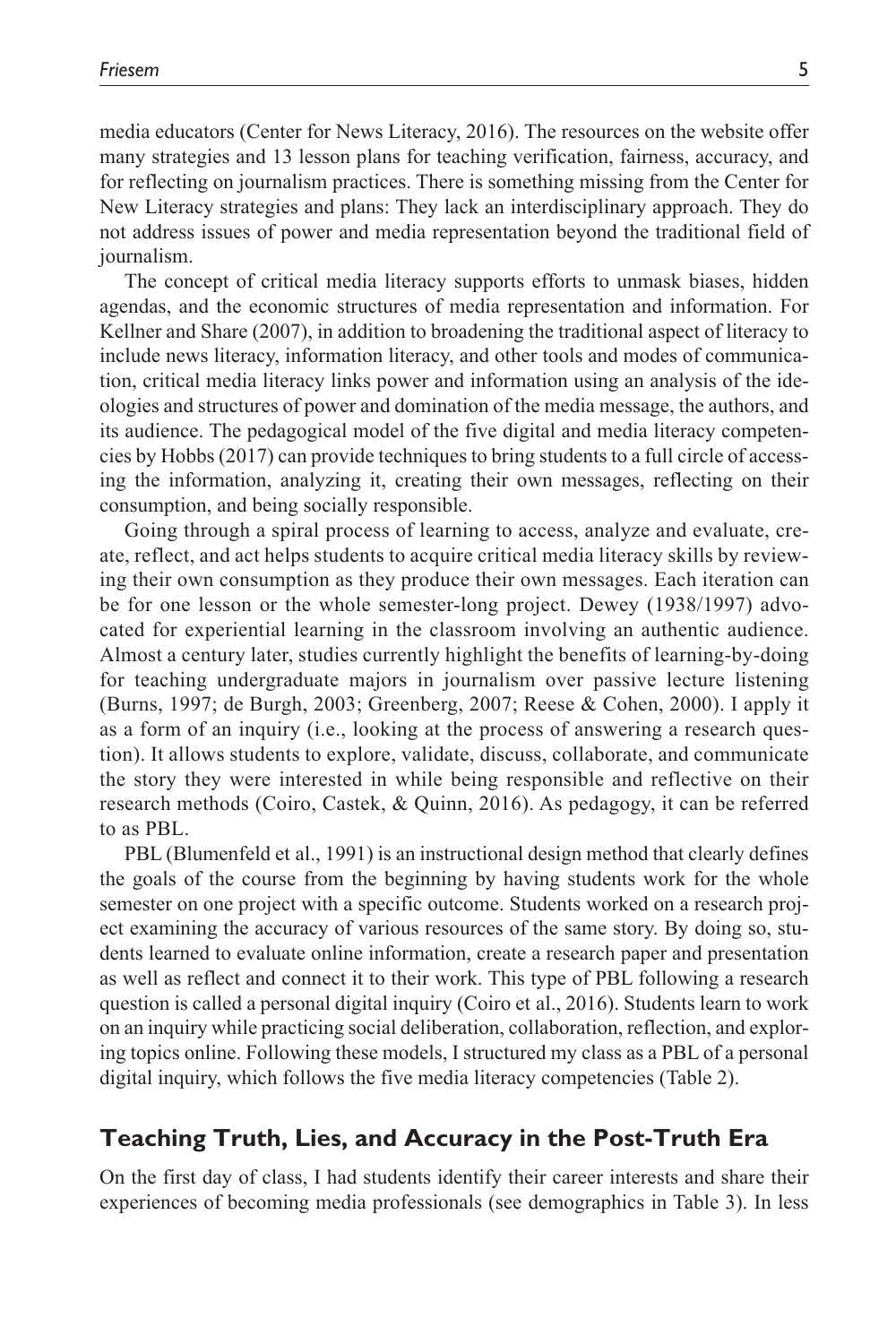| Week               | <b>PBL</b> activities                                                                                                                                                                                                                                                     | Learning<br>outcomes                                      |
|--------------------|---------------------------------------------------------------------------------------------------------------------------------------------------------------------------------------------------------------------------------------------------------------------------|-----------------------------------------------------------|
| $\mathbf{I}$       | Share career interest and media use.                                                                                                                                                                                                                                      | Access                                                    |
| 2                  | Six case study analyzed in groups using the critical questions.                                                                                                                                                                                                           | Analyze                                                   |
| 3                  | New six cases analyzed and evaluated in new groups using the<br>same critical questions.                                                                                                                                                                                  | Analyze<br>Evaluate                                       |
| 4                  | Build your ethical code.                                                                                                                                                                                                                                                  | Reflect<br>Act                                            |
| 5                  | Formation of teams and exploring analysis tools.                                                                                                                                                                                                                          | Analyze                                                   |
| 6                  | Critical analysis looking at racial, gender, ethnicity, age, disability,<br>religion, and political discrimination in the news.                                                                                                                                           | Analyze<br><b>Evaluate</b>                                |
| 7                  | Groups create social deliberations on controversial topics.<br>Examining the economic structure and financial support<br>of ideological organization behind online information. In<br>addition, starting to research their own topic and what various<br>resources exist. | Access<br>Analyze<br><b>Evaluate</b><br>Create<br>Reflect |
| 8                  | Working on a summary of the story and deciding on the five<br>resources.                                                                                                                                                                                                  | Create                                                    |
| 9                  | Examining the reliability, validity, and trustworthiness of each<br>source of the story.                                                                                                                                                                                  | Analyze<br><b>Evaluate</b>                                |
| 10                 | Using library resources to triangulate information and find<br>academic resources.                                                                                                                                                                                        | Access<br><b>Evaluate</b>                                 |
| П                  | Analysis of current conspiracy theories and evaluating trending<br>information on Twitter.<br>Group write conclusion of their research.                                                                                                                                   | Access<br>Analyze<br>Evaluate                             |
| 12                 | Revising draft of research paper and looking at the influence of<br>big data on the development of the story.                                                                                                                                                             | Analyze<br><b>Evaluate</b><br>Create                      |
| $\overline{13}$    | Finalizing research paper and creating an outline for the<br>PechaKucha presentations.                                                                                                                                                                                    | Create<br>Reflect                                         |
| $\overline{14}$    | Finalizing the presentations and submitting the research paper.                                                                                                                                                                                                           | Create<br>Reflect                                         |
| 15                 | Screencasting the PechaKucha presentations as a rehearsal before Access<br>presenting in front of class. Providing each presenter, a peer<br>empathic feedback. Writing/recording a reflection about the<br>use of the project for future career.                         | Analyze<br>Evaluate<br>Create<br>Reflect<br>Act           |
| Weekly<br>homework | Fill out a media log and reviewing it.<br>Summarize and identify argument you agree with and argument<br>you disagree with in the weekly reading. Provide a reasoning<br>for your review in written or recorded format.                                                   | Access<br>Analyze<br>Evaluate<br>Create<br>Reflect        |

**Table 2.** Weekly Assignments and Learning Outcomes for the Class.

*Note.* PBL = project-based learning.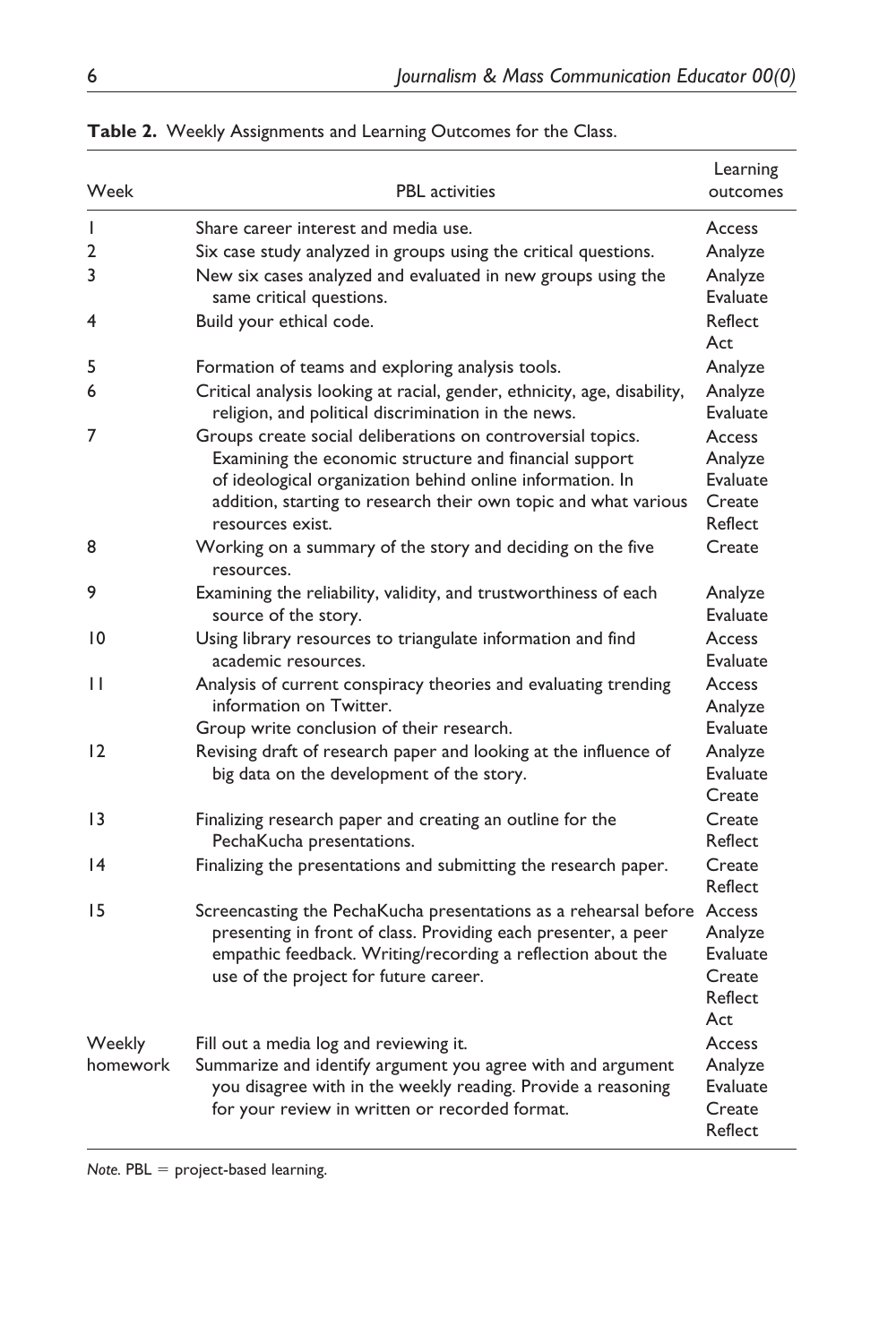|                                | Number, out of 17 students | Percentages |  |
|--------------------------------|----------------------------|-------------|--|
| Female                         | 10                         | 58.8        |  |
| Male                           | 6                          | 35.2        |  |
| Gender nonconforming           |                            | 5.8         |  |
| Racial minorities <sup>a</sup> | 6                          | 35.2        |  |
| White <sup>a</sup>             | $\mathsf{I}$               | 64.7        |  |
| Journalism major               | 4                          | 23.5        |  |
| PR and advertising             | 2                          | 11.7        |  |
| Photography                    |                            | 17.6        |  |
| Radio and music tech           | 4                          | 23.5        |  |
| <b>Fashion business</b>        |                            | 11.7        |  |
| Communication                  |                            | 5.8         |  |
| Undecided                      |                            | 5.8         |  |

#### **Table 3.** Demographics of the Class.

a As we discussed issues of racial representations, students self-identified as being White or a racial minority.

than 5 weeks, they self-selected partners to work with, in either a dyad or triad depending on their common interests. During the first month, the class practiced analyzing, evaluating, and deliberating on various case studies of information disorder and/or misrepresentations.

Learning to access and validate information was the first step toward a deeper understanding of the complexity of information flow in the post-truth era. The ability to access information is a more insightful skill than merely knowing to operate a digital device. Having the capability to access means to be able to know what the source of information is while also being able to articulate the political, economic, and philosophical perspective of that source. Instead of showcasing exemplary media text, I decided to bring controversial media text that appeared in the news to explore its reliability, validity, and trustworthiness. A year after the 2016 presidential election in the United States, in the middle of the #MeToo and #BlackLivesMatter and with many school shootings, the post-truth era offered weekly examples of opinion-based and emotional evoking messages to analyze, evaluate, and reflect upon. For example, the class followed weekly on stories describing the Parkland, FL, high school survivors. We were able to explore sources and their agendas in real time. We used hashtag research on Twitter to compare various points of view and information about the debate of the NRA and InfoWars with the #WalkForOurLives organizers. As each group shared their findings, as a class we discussed if the information was accurate or false and how each group got to their conclusion using evidence beyond Twitter. Analyzing and evaluating sources more deeply was the next step in learning to be critical about information posted online. To examine constructs and the agendas behind them, we used the Media Literacy Smartphone (Hobbs, 2011) with five critical questions: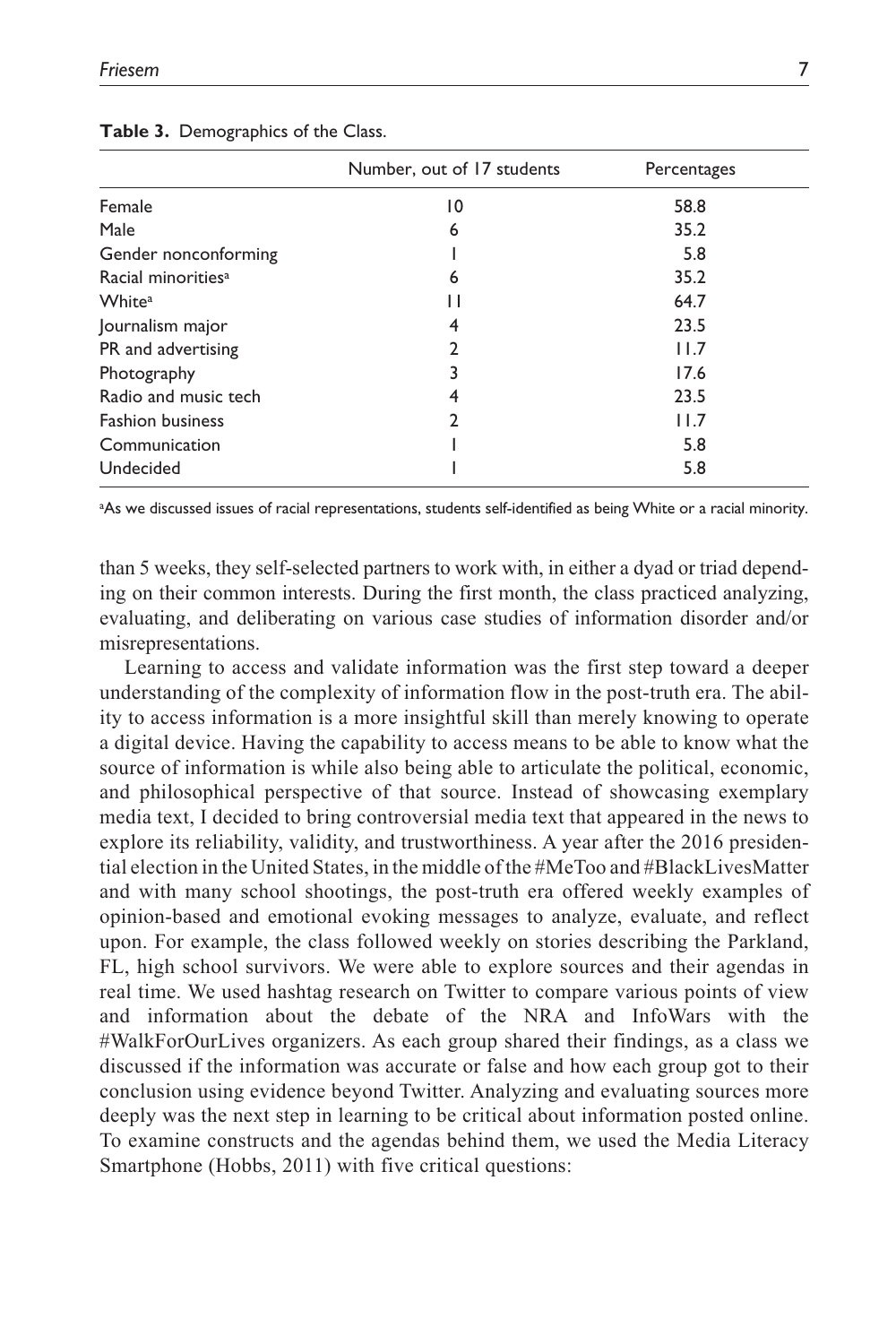- Who is the author and what is the purpose?
- What techniques are used to attract and hold your attention?
- What lifestyle, values, and points of view are represented?
- How might different people interpret the message?
- What is omitted from the message?

The students posted online for each aforementioned case as a social deliberation on the accuracy, biases, and agenda of the information. I decided to use Google documents as a jigsaw activity where students could separately sit on their own computer and create an analysis of one part in the same one document as their team members. Students collaboratively deliberated while aggregating their data. Then, each group presented to the whole class having their document with text, pictures, and infographics projected on the screen.

For the second class, I wanted students to exercise their analysis and evaluation with recent controversial media messages. I asked students to group up and analyze one out of the following six case studies that followed their career interests:

- Broadcast journalism: Brian Williams's apology/suspension from NBC News
- PR and advertisement: Dodge Super Bowl Ram commercial that used a Martin Luther King Jr. voiceover
- Photography: H&M's "coolest monkey in the jungle" image controversy
- Radio and music tech: Topics from Dave Chappelle's Netflix stand-ups
- Fashion business: American Apparel's Hurricane Sandy sale
- Communication: Cambridge Analytica's use of Facebook to target political campaigns

Cases varied according to the career interests of the students from broadcast journalism, public relations and advertisement, photography, radio and music tech, fashion business, and communication. I curated each case to reflect professional areas that students would be interested in and to showcase to them that critical analysis can be done within a variety of fields. I also wanted them to see mutual themes that appeared between field-specific cases. Again, each group shared their case study and their analysis using a Google document; class discussion focused on different ways of analyzing the purpose of creating the message and how it might be misinterpreted. For example, one group looked at Brian Williams's apology for his false report of being under attack while covering the Iraq war in 2003 and his subsequent suspension from NBC News. Williams's false claim that the helicopter he was in was hit by a rocket is one example that the students wrestled with that questions the role of journalists as ethical and reliable reporters of information. This example initiated a whole class discussion on the role of journalists and the ethical role in reporting information.

For the purpose of addressing students' concerns about the ethics and reliability of sources of information, they were assigned to create their ethical code using The Online News Association's Build Your Own Code. One means of learning how to examine the intentionality of journalists is to understand and examine their ethical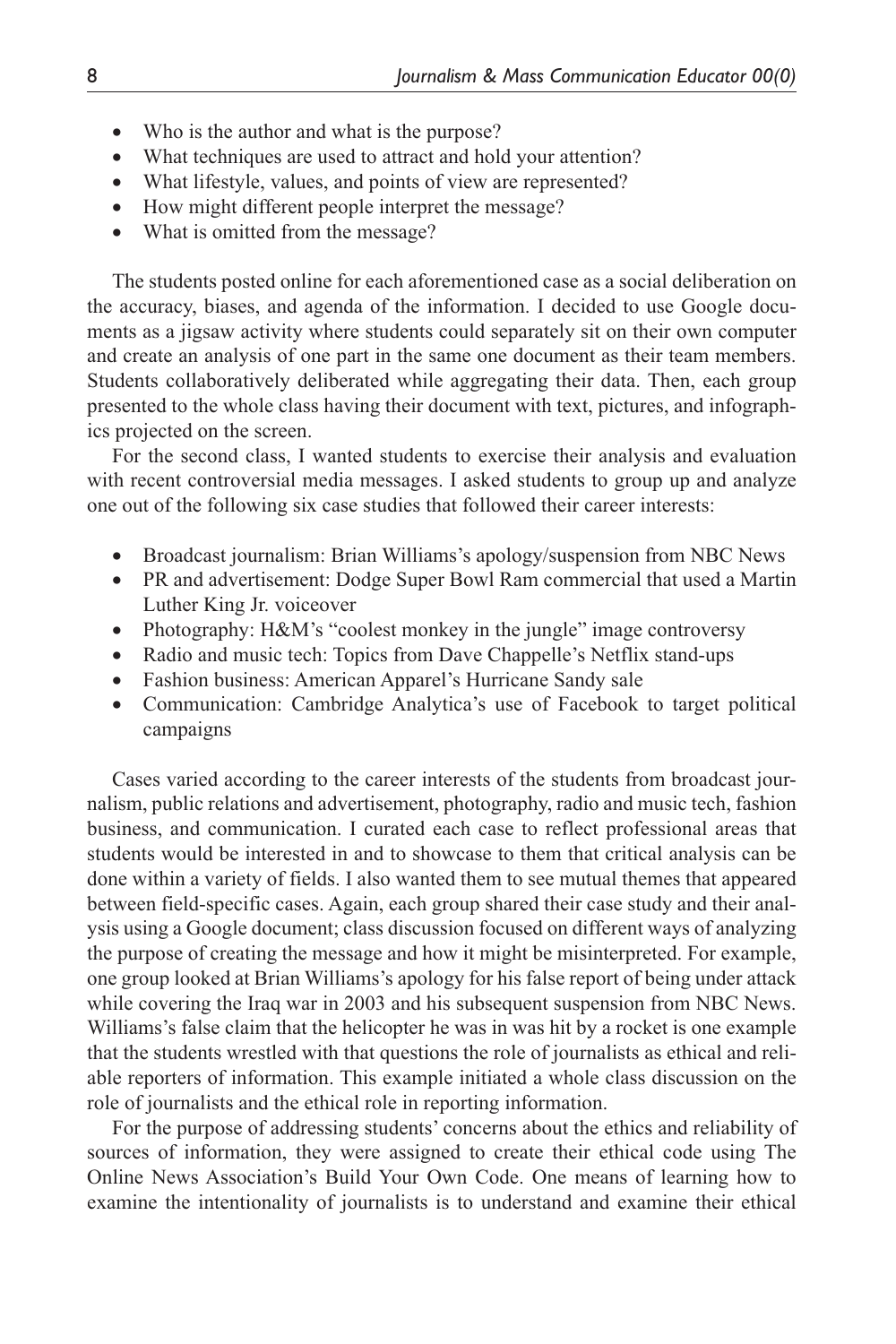code and looking across fields to equivalent ethical codes in other disciplines. The website allows visitors to build their own ethical code based on statements that they want to include or omit. Using ethical issues such as payment for information, the privacy of subjects, and other moral dilemmas of journalists, the students built their own ethical code and screencasted their work as they read aloud their decision processes, explained their rationales, and outlined the challenges they faced in building their own ethical code. Some students found it challenging to relate to a code statement that was purely journalistic. Others saw the benefits of looking at issues of censorship, privacy, racial, and gender description within that disciplinary framework. Introducing students to the idea of reporting on their own organizations and transparency—as well as financial interests—helped students better understand ethical standards of credible reporting. Although some students found the activity useful to be aware of the news consumption, others found it irrelevant to their discipline and future career practice.

Students who were not journalism majors were permitted to find the ethical code of their own discipline and submit it in place of the journalism code. These codes had similar themes but the ways that individual fields tailored their codes for their disciplinary practices made them more relevant for nonjournalism students. This activity helped provide a common language for further analysis and evaluation of source reliability as well as for looking at financial connections/political biases toward presented information. Furthermore, this activity set up the tone to thrive for the common good by examining meticulously what it means to be ethical in the post-truth era.

As the students felt more comfortable deconstructing complex media messages, they self-assigned into pairs or group of three according to their interests. Then, the students sought out stories that they would research. They found sources to triangulate and present to the class during the last week of the semester. Our librarian, Arlie Sims, came to class and offered a session on research. Students started to look for stories they were interested in, using Google, Google Scholar, as well as EBSCO data search. A week later, the librarian showcased the use of SimplyAnalytics to find information about consumption habits and lifestyle statistics using visual maps. Our librarian was helpful in providing resources that he researched specifically for our class. Most importantly, he provided guidance for finding reliable and academic resources customized to each working group.

In their groups, students researched a topic/story that is of interest to them. They explored multiple angles, accuracy, and representations. Starting with one source, they used the five critical questions and apply the analysis and evaluation to the story from that one source. In addition, they looked to find different perspectives that showcased a diverse set of perspectives of the same story. For their research project, students were allowed to use various types of information as long as there was a range of sources such as academic articles, news articles, books, online magazines, tweets, Facebook posts, broadcast stories from YouTube or news channels. For the next 6 weeks, students worked in class on their research project, while strengthening their access, analysis, evaluation, and reflection competencies.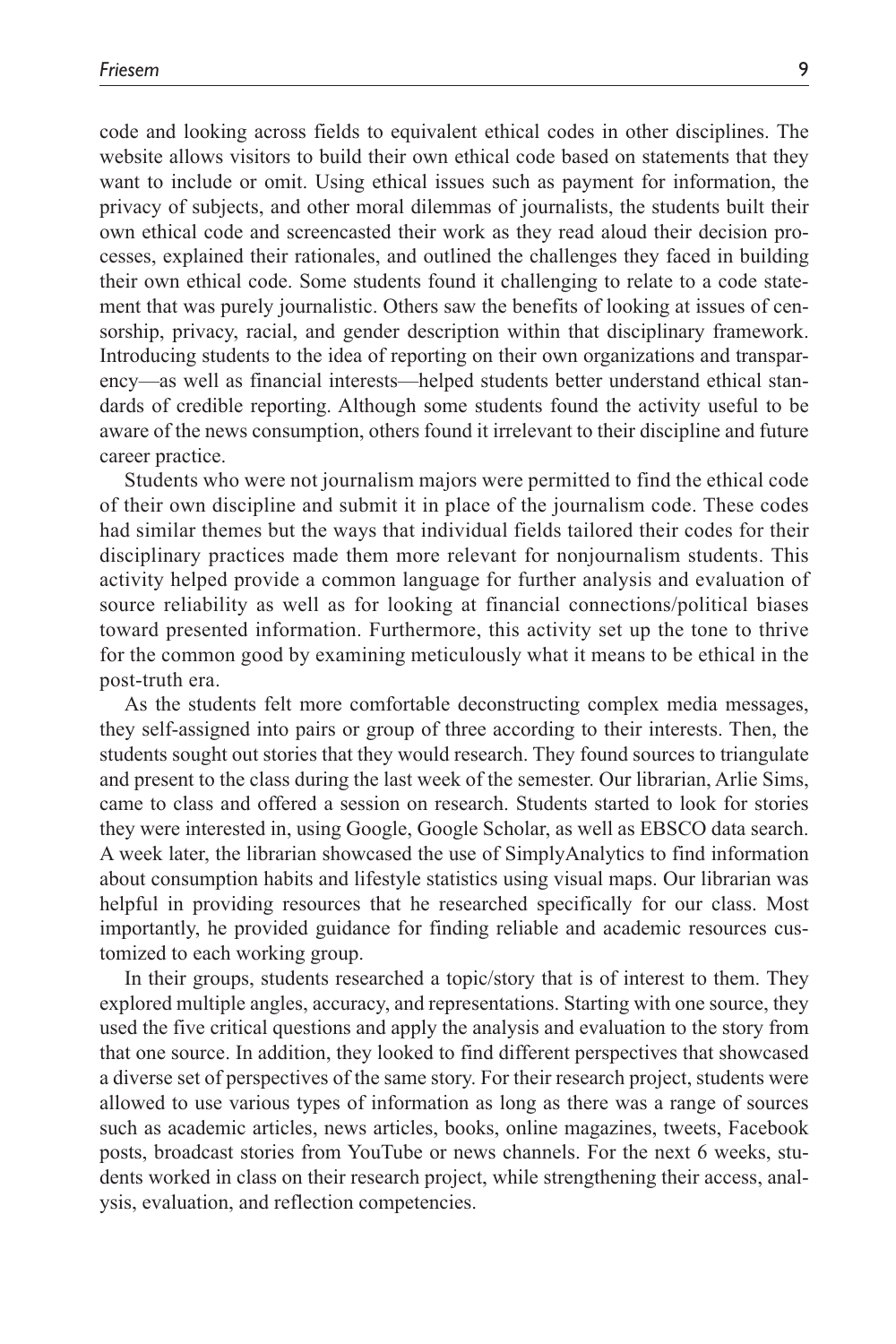# **Reflection Toward Social Responsibility**

Reflection on one's own perspective and media consumption habits is essential to reveal personal bias when decoding information. For that reason, I had my students take The Implicit Association Test (IAT) so to structure self-reflection on their own explicit biases. Although some students were surprised with or angry at the results, others acknowledged that the results did present their biases correctly. Part of my role as an educator was to address this emotional response and have a class discussion on discrimination as students shared experiences on their reactions to offensive online information. As a segue, the groups used the site AllSides to look at news reports and the understand the variety of perspectives for each story. Unlike other fact-checking websites, AllSides is a portal of aggregated news stories that showcases reporting of each story from liberal, conservative, and independent news outlet to compare perspectives. Use of the site helps to foster the practice of triangulating sources and aiding students in looking at various perspectives in which information was delivered online. The website allowed students to value other opinions and see that the opposition political reports can be also accurate.

Students understood the complexity of verifying the reliability of sources as they looked into the power relations and economics behind the online information. One way was to reveal the business models and the sponsors of specific ideologies. For example, students looked at the revenue that companies such as Google, Facebook, Twitter, Apple, and Microsoft receive from getting personal data of their user in return to free services (Rushkoff, 2016). In addition, while discussing polarizing issues such as immigration, abortion, gun legislation, climate change, GMOs, the health care system, and first amendment rights, students researched organizations, which financially supported each side of the debate. They then discussed how they felt that economic pressures influenced the coverage of the topic.

Each of the seven working groups then decided on their topic to research the variety of representations to uncover the accuracy of the story as a whole. The stories varied according to the students' interests:

- Journalism: The effects of torture at Guantanamo Bay prison
- PR and advertisement: The Fyre Festival Fiasco
- Photography: Sexual assault accusations at photographer Cameron Wilson by two of his male models
- Radio: Tai Lopez self-improvement YouTube videos
- Music tech: The musicians battle for royalties from Spotify
- Fashion business: Designers supporting or boycotting the First Lady, Melania Trump
- Communication: Adopted children finding their biological parents through social media

Once the students analyzed five different sources, they had to aggregate the information from those sources and create a single report on the story. The students used the aforementioned five critical questions for analysis, placing emphasis on the reliability,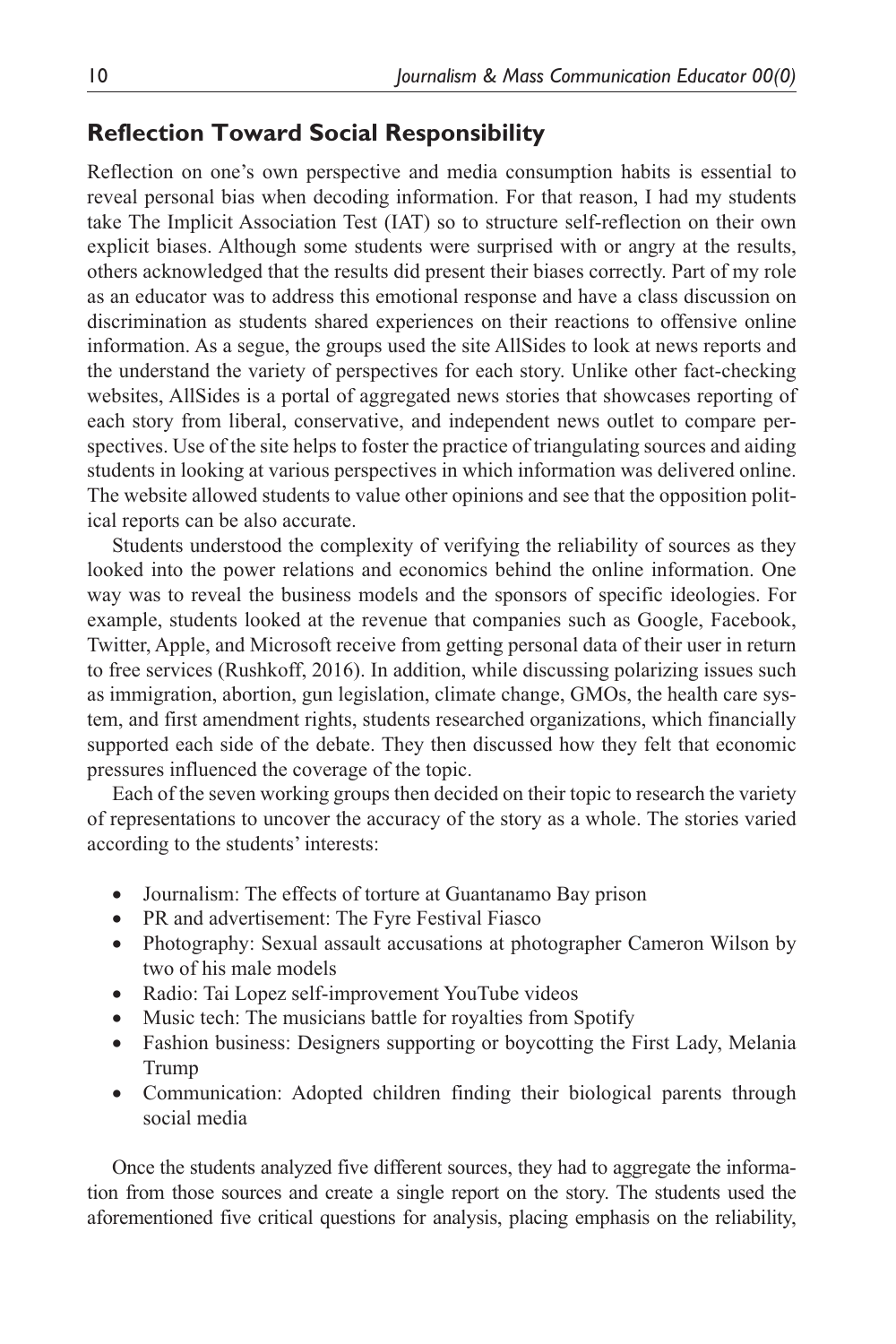validly, and trustworthiness of each source. At this point in the semester, the Cambridge Analytica scandal and Mark Zuckerberg's Capitol Hill testimony were dominating the online news cycle. The reporting—as well as the memes and posts—provided a useful real-time case study of the reliability, validity, and trustworthiness of the information about Zuckerberg's testimony and the breached privacy of Facebook accounts. Having a real-time event allows students to see how public opinion through social media can evolve according to the story development a week later. This class discussion itself led to a discussion of the role of conspiracy theories and algorithms in the information ecosystem.

Debunking conspiracy theories is a significant part of teaching truth, lies, and accuracy in the post-truth era. The spread of conspiracy theories has increased through the Internet by people who use it as a way to advocate for freedom of speech at any cost (Bjerg & Presskorn-Thygesen, 2017). Many conspiracy theorists, like Alex Jones from InfoWars, claim that the mainstream media is hiding the truth because of a sponsor's economic influence. To learn how to debunk conspiracy theories, the class played the media literacy board game of the European Association for Viewers Interests (EAVI) called Behind the Headlines. Looking at a BuzzFeed article (Lytvynenko, 2018) that described eight conspiracy theories about the Parkland, FL, shooting, an event that happened earlier that semester, we applied the game to examine each source's accuracy and ideology. Conspiracy theories ranged from a 2007 photograph of Britney Spears breaking into a car claiming it was Emma Gonzales, a Facebook post claiming that David Hogg was in CA during the shooting, a photoshopped gif of Gonzales tearing the constitution, a fake antigay tweet of Hogg, and a retouched false cover of Time magazine with the high school survivors as communists. The absence of sources on these conspiracy theories, as well as the fact that there were no other examples elsewhere, made students question the accuracy of the information. This activity was engaging and well received as the students applied it to their own research projects.

With the backlash that Facebook received over the misuse of private information from Cambridge Analytica, we discussed the implications of algorithms to our lives in the digital age. Algorithms are becoming important factors in the sorting of information and its personalized delivery. Whereas in the first class session, students claimed that there is no more privacy in the digital age, they were now upset about the selling and usage of their personal data by Facebook. There was a significant disconnect between abstract beliefs about the role of privacy and information security in society and the reality of having your own data exposed. This disconnect fueled the class discussion on the economics of data companies and the political and economic agendas behind the usage and consumption of information. To make the discussion more personal, we used Indiana University's *Botometer by OSoMe* to examine on their scale of automated tweets, if it identified a Twitter account as a bot. The user can put any Twitter account name into the Botometer once they have logged into Twitter to examine the scale. Circling back to the students' experience was helpful to see how the theoretical discussion has specific outcomes. What more, one student showed to the whole class how under the setting of the Facebook account, it is possible to discover how Facebook tags an account for marketing companies to sell products to the users. Many students were frightened by the surprising labeling of products around gender preferences, lifestyle, consumption habits, and political views.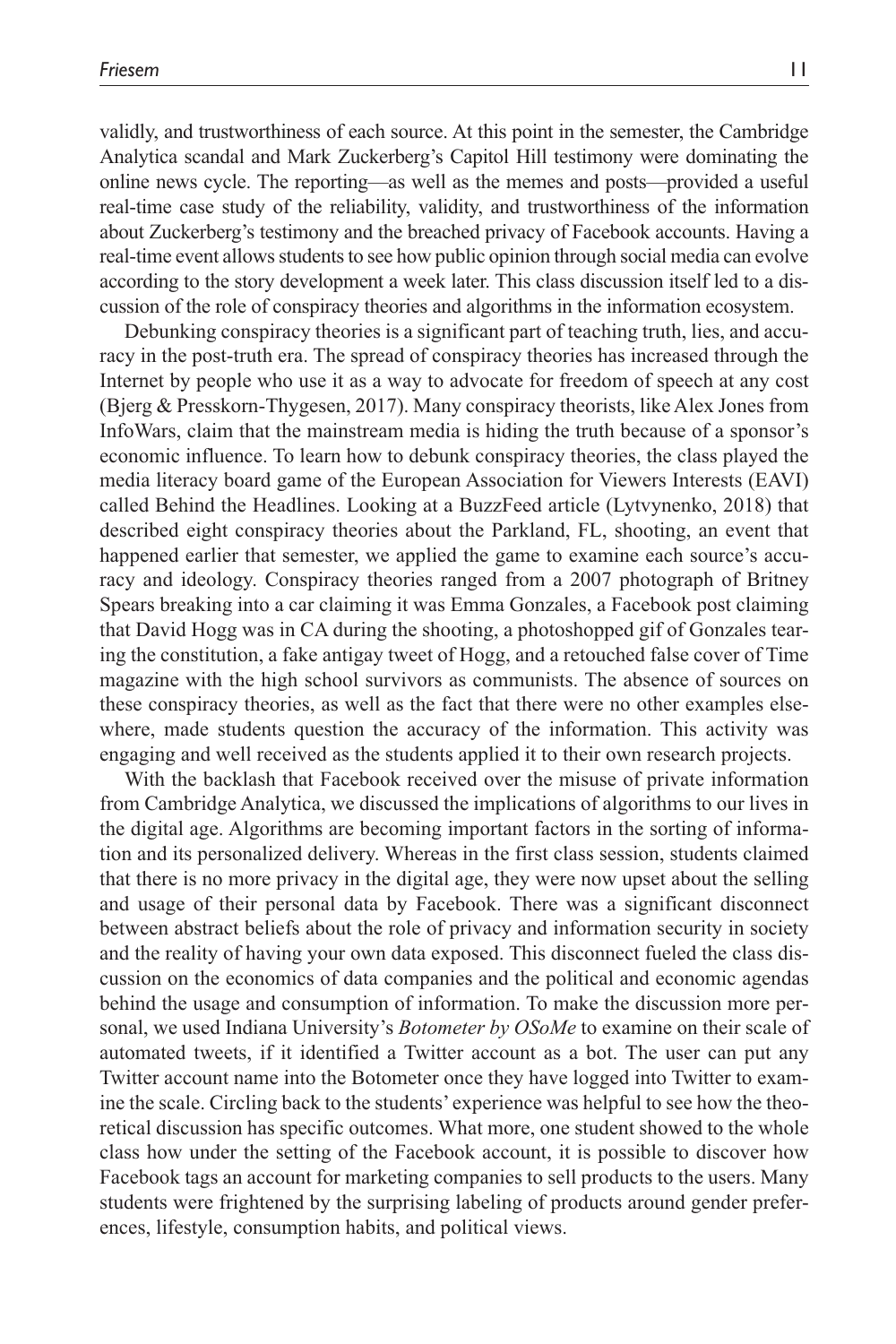By the 11th week, students were ready with their first draft of their research papers and started to work on their presentations simultaneously. I asked my students to use the PechaKucha format. For 6 min and 40 s, the students need to present their ideas as each slide (out of 20) flips automatically every 20 s, while the students have no control over the transition. This format forces students to be concise, use simple and coherent visuals representations, and follow a rigid narrative structure. All these factors allow the students to focus on the content while the delivery is structured. The students had to find visuals to support their work based on the research paper. They had to represent the five sources of their story as well as the economics, agenda, and the answers to the five critical questions. For the first hour of the class, students in their groups did a screencast of their presentations for 6 min and 40 s to practice their presentation and prepare to present.

The oral presentations and the supporting visuals introduced to the class their semester-long research. To model how it works, 2 weeks earlier, I opened the class about algorithms with a PechaKucha presentation so that the students will have an idea of the format and the requirements. In their reflections on the class, students pointed out that making the screencast after the presentations would be more effective. After receiving written feedback from me and their classmates, they wanted to go and modify their screencast. This was one piece of evidence that the work they performed was meaningful for them, and that they wanted to spread their findings to educate others. However, without producing their screencasts, they would not be as organized and articulate.

Handing in the research papers and presenting their PechaKucha presentation, students started to see the connections between the semester-long inquiry project and their own careers and interests. In their reflections on the class, students shared their thoughts and experiences from the semester. While two students explained that they could not see the link to their careers, they still found the course useful for learning to see the information they consume online in a different light. One student did not appreciate the group work, whereas the rest valued the opportunity to learn from others, to be able to brainstorm, and to work collaboratively. Some students emphasized how the feedback portion of the last lesson was helpful for their own oral and visual presentation skills.

# **Conclusion**

This article showcases how journalism, communication, and media undergraduates can benefit from a combined pedagogical approach between PBL and media literacy education to explore the reliability, validity, and trustworthiness of various media text across platforms. Research showed that there is a gap between students' perception of control over media messages and their actual consumption (boyd, 2014; Gutsche et al., 2017; Gutsche & Salkin, 2011). It is important to add a production component to not only teach the mechanics of conveying a media message, but also learn the multiple complex layers of context and construct of a message (Brooks & Ward, 2007). By offering a week-to-week description of the multiple tools, various examples of texts, and the instructional methods used, this case study allow for journalism and media educators to have a roadmap for their students to explore how to access, analyze, produce, reflect, and act responsibly with current media texts of the post-truth era.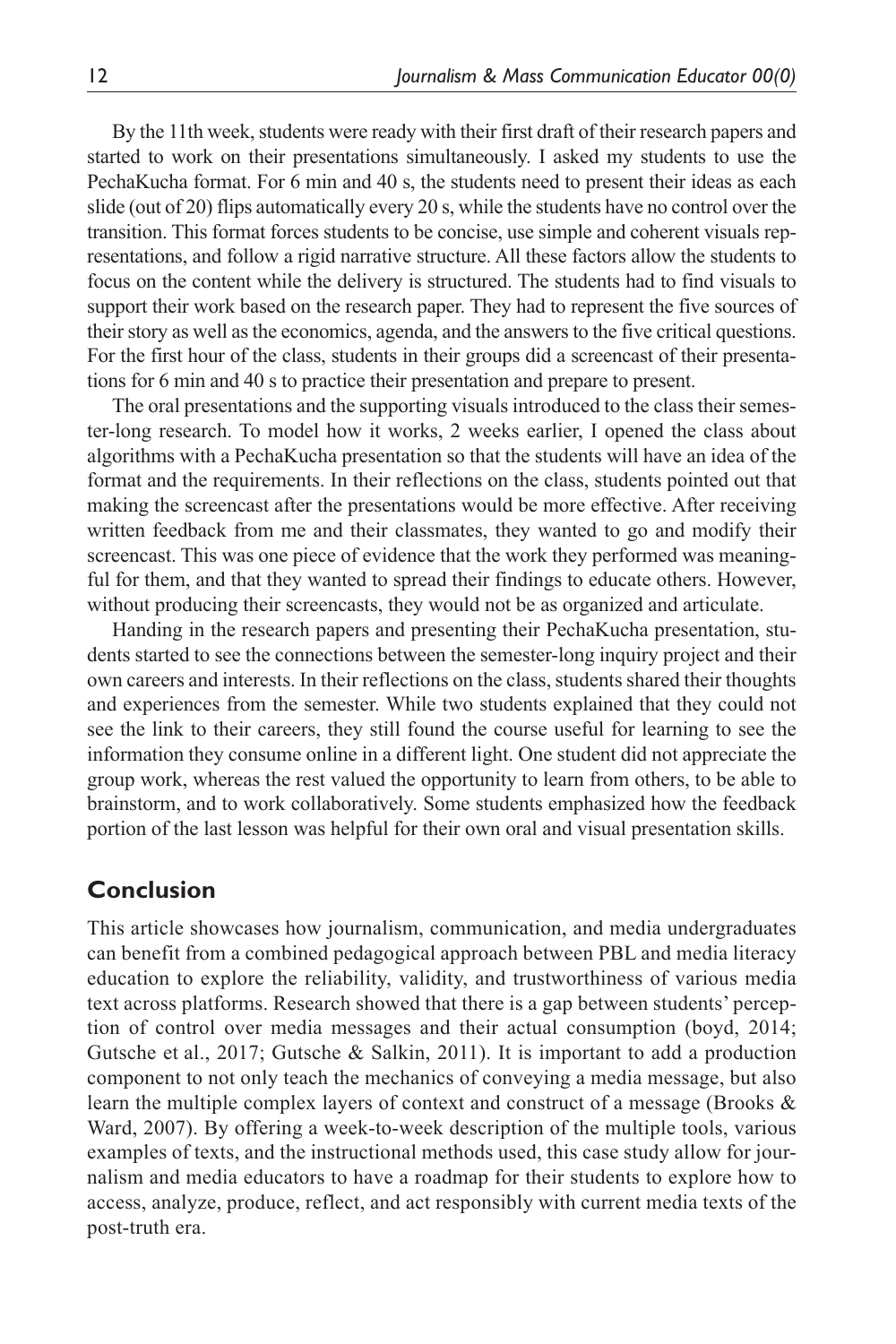The case study of my class, *Truth, Lies, and Accuracy in the Digital Age* applied PBL and media literacy pedagogies and theories into the classroom using current media texts that are part of the post-truth era. Especially in a time of increased information disorder (Wardle & Derakhshan, 2017), it is crucial to find methods and texts that can engage undergraduate students who will become part of the media industry (Auger et al., 2017). This pedagogy allows journalism and media educators to broaden the learning to be able to see the economics, power relations, and ideology beyond merely focusing on verification and accuracy. Having students create their own project relevant to their future career is the first step toward fighting information disorder in a post-truth era as they learn how their media messages can make a difference in the world.

### **Acknowledgment**

I want to thank Stephanie Goldberg, Sharon Bloyd-Peshkin, Suzanne McBride, and the Communication Department at Columbia College Chicago for all the guidance and support.

### **Declaration of Conflicting Interests**

The author(s) declared no potential conflicts of interest with respect to the research, authorship, and/or publication of this article.

# **Funding**

The author(s) received no financial support for the research, authorship, and/or publication of this article.

# **ORCID iD**

Yonty Friesem **D** https://orcid.org/0000-0002-8463-7660

# **Supplemental Material**

Additional online resources are available at http://journals.sagepub.com/home/JMC.

#### **References**

- Auger, G. A., Tanes-Ehle, Z., & Gee, C. (2017). A phenomenological study of student experiences in a multiplatform journalism course. *Journalism & Mass Communication Educator*, *72*, 212-227. doi:10.1177/1077695816650324
- Bjerg, O., & Presskorn-Thygesen, T. (2017). Conspiracy theory: Truth claim or language game? *Theory, Culture & Society*, *34*, 137-159. doi:10.1177/0263276416657880
- Blumenfeld, P. C., Soloway, E., Marx, R. W., Krajcik, J. S., Guzdial, M., & Palincsar, A. (1991). Motivating project-based learning: Sustaining the doing, supporting the learning. *Educational Psychologist*, *26*, 369-398.
- boyd, d. (2014). *It's complicated: The social lives of networked teens*. New Haven, CT: Yale University Press.
- Brooks, D. E., & Ward, C. J. (2007). Assessing students' engagement with pedagogies of diversity. *Journalism & Mass Communication Educator*, *62*, 243-262. doi:10.1177/107769580706200303
- Burns, L. (1997). Problem-based learning (PBL) and journalism education: Is it new jargon for something familiar? *Australian Journalism Review*, *19*, 59-72.